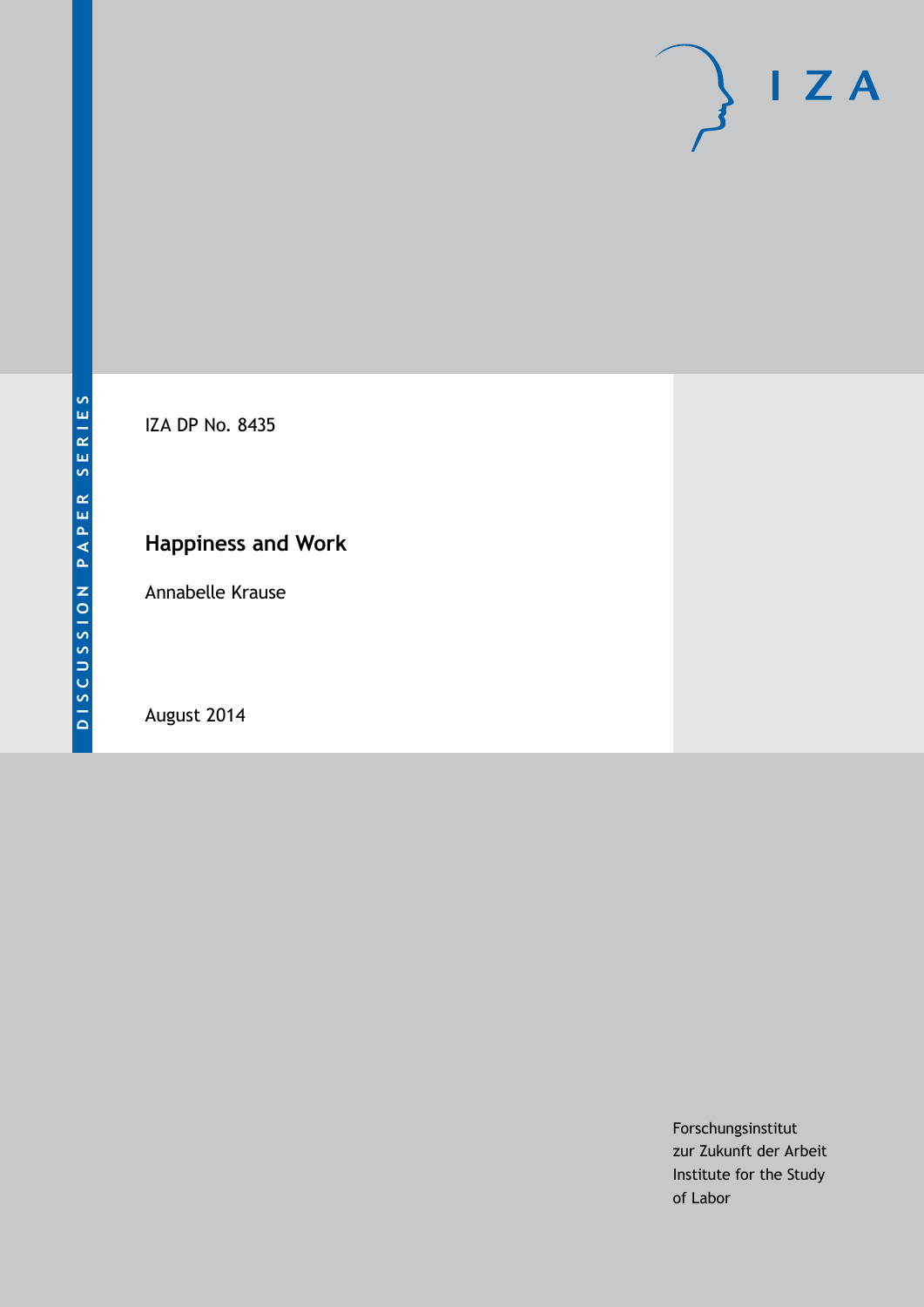# **Happiness and Work**

#### **Annabelle Krause** *IZA*

Discussion Paper No. 8435 August 2014

IZA

P.O. Box 7240 53072 Bonn Germany

Phone: +49-228-3894-0 Fax: +49-228-3894-180 E-mail: [iza@iza.org](mailto:iza@iza.org)

Any opinions expressed here are those of the author(s) and not those of IZA. Research published in this series may include views on policy, but the institute itself takes no institutional policy positions. The IZA research network is committed to the IZA Guiding Principles of Research Integrity.

The Institute for the Study of Labor (IZA) in Bonn is a local and virtual international research center and a place of communication between science, politics and business. IZA is an independent nonprofit organization supported by Deutsche Post Foundation. The center is associated with the University of Bonn and offers a stimulating research environment through its international network, workshops and conferences, data service, project support, research visits and doctoral program. IZA engages in (i) original and internationally competitive research in all fields of labor economics, (ii) development of policy concepts, and (iii) dissemination of research results and concepts to the interested public.

<span id="page-1-0"></span>IZA Discussion Papers often represent preliminary work and are circulated to encourage discussion. Citation of such a paper should account for its provisional character. A revised version may be available directly from the author.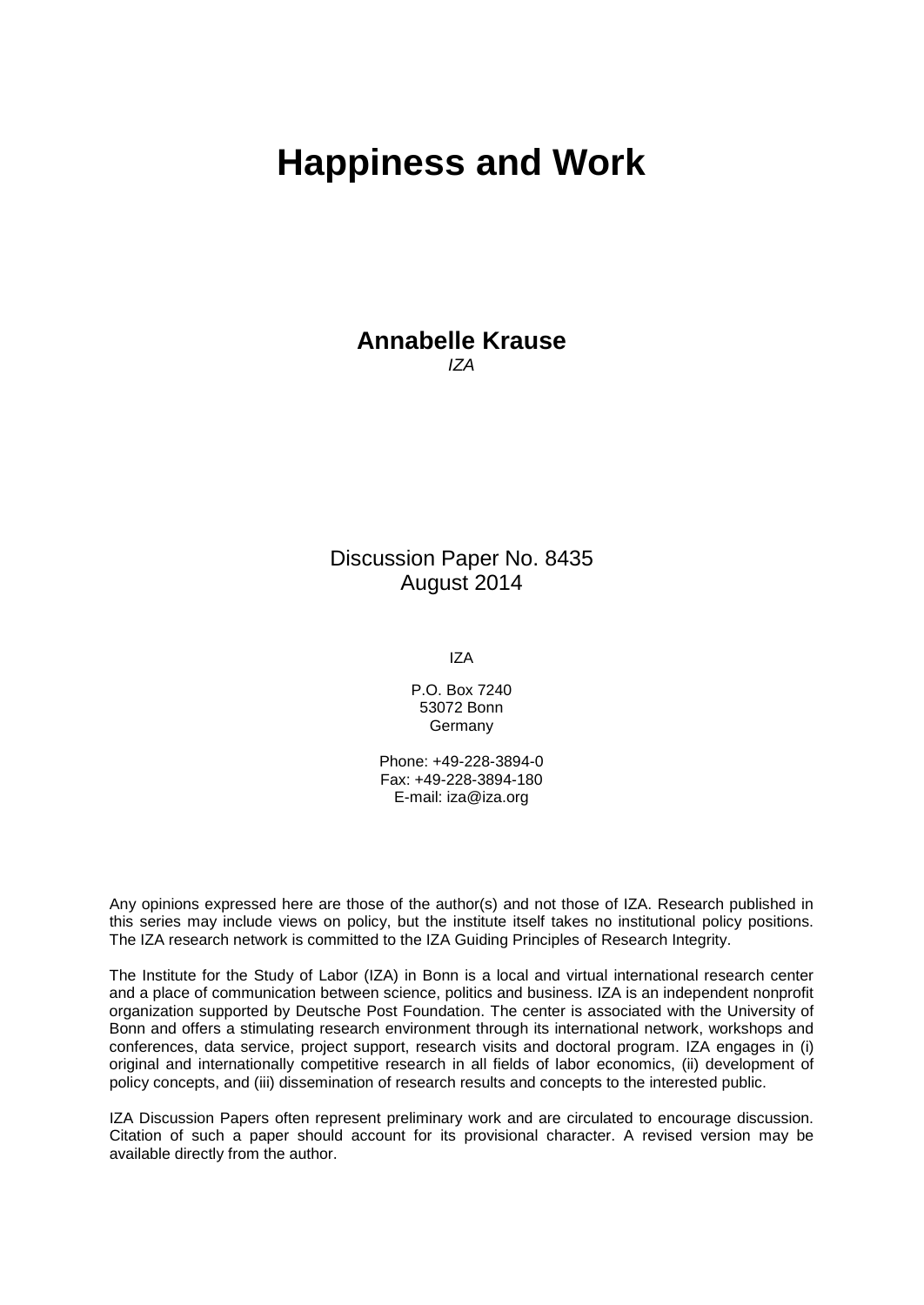IZA Discussion Paper No. 8435 August 2014

# **ABSTRACT**

# **Happiness and Work[\\*](#page-1-0)**

The relationship between happiness and work is subject to an ever growing empirical literature in economics. The analyses are mostly based on large-scale survey data to measure subjective well-being. Whereas one large strand of research investigates the effect of job loss and becoming unemployed, another field of study focuses on the determinants of job satisfaction evolving around employment conditions, self-employment, and potential public sector satisfaction premiums. A smaller part of the literature investigates potential driving effects of happiness on labor market outcomes. This article will give an overview about the most significant subareas of research and the empirical literature in economics to date.

JEL Classification: I31, J28, J60, J64

Keywords: work, unemployment, self-employment, employment conditions, anticipation and adaptation effects, happiness, life satisfaction, job satisfaction, subjective well-being

Corresponding author:

Annabelle Krause IZA Schaumburg-Lippe-Str. 5-9 53113 Bonn Germany E-mail: [krause@iza.org](mailto:krause@iza.org)

\* This manuscript was prepared for the *International Encyclopedia of Social and Behavioral Sciences 2nd Edition*. I would like to thank Derek Stemple for helpful comments. All remaining errors are my own.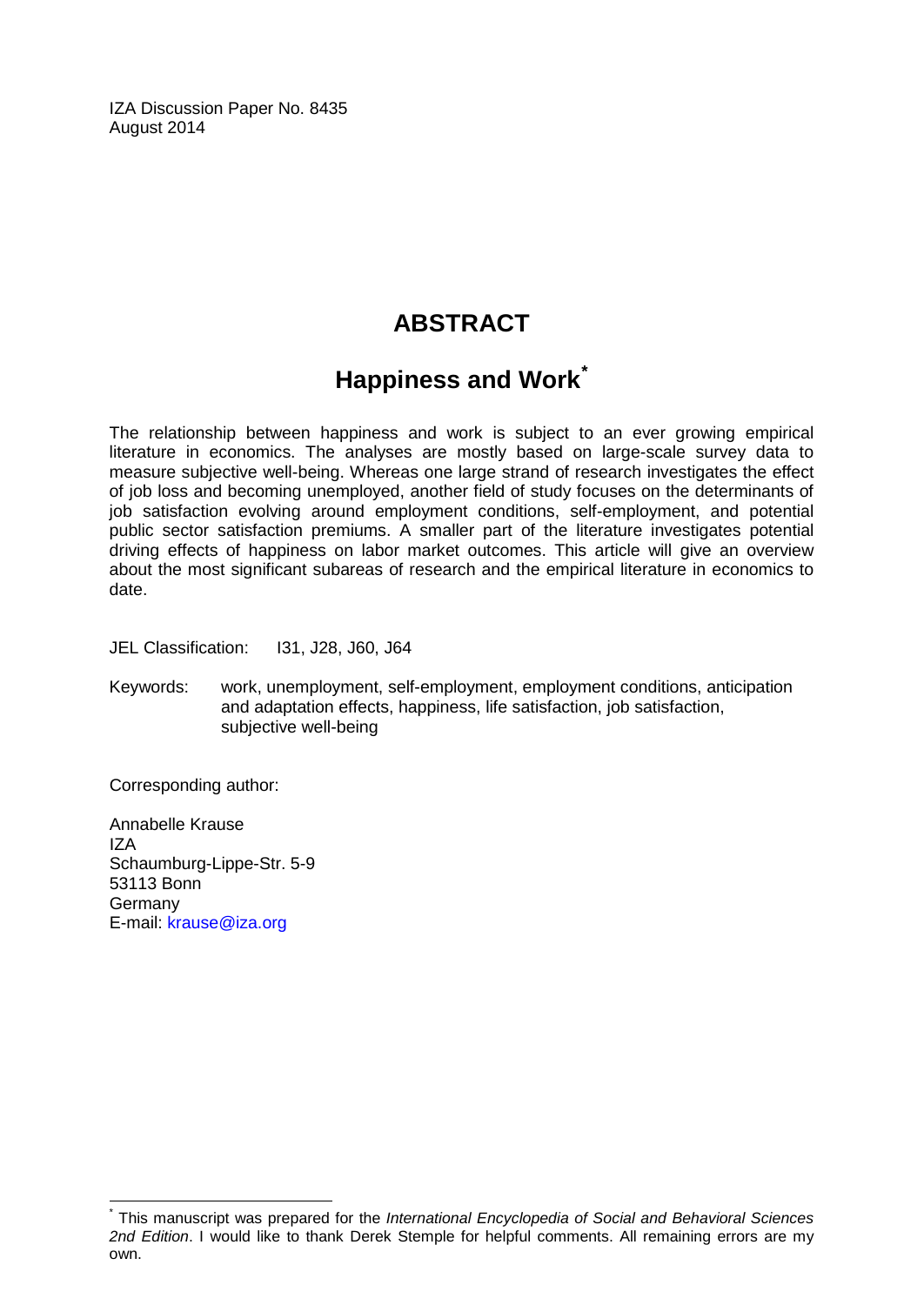#### **1 Introduction**

 $\overline{a}$ 

The economic research community has experienced a steep rise in the interest of analyzing individual happiness over the past two decades. Also frequently termed (life) satisfaction or subjective well-being, this field of research aims to detect information about subjective utility. Thereby, it constitutes a complementary approach to the common way in economics of measuring utility through revealed preferences or in other words, observable choices made by the individual (Frey and Stutzer, 2002).<sup>1</sup> The pioneering work of Easterlin (1974) challenged the standard focus on income as the sole measure for human utility by detecting the fact that while people in the same country with higher incomes are happier than those with less income, increasing national income per person over time is not accompanied with a growing average level of happiness, at least in countries where basic needs are met. Next to this growing attention of academic researchers, policymakers are also eager to find out whether gross domestic product (GDP) alone still represents a reasonable measure of societal progress. The Stiglitz–Sen– Fitoussi Commission on the Measurement of Economic Performance and Social Progress initiated by the former French president Nicolas Sarkozy in 2008 is a prominent example of this recent development (Stiglitz et al., 2009). The Commission explicitly recommended to take into account both objective and subjective dimensions of well-being given that there appears to be an increasing gap between what people actually find important for their well-being and the information contained in the GDP level.

Parallel to this relationship between happiness and income, the question of whether and how work is related to individual happiness takes up another large fraction of the literature on happiness economics. This may not be surprising as work constitutes a significant part of people's (everyday) life. However, new classical economic theory constitutes work as a necessary evil and unemployment is seen as voluntary. According to this theory, individuals choose to be unemployed because they prefer receiving unemployment benefits and enjoy leisure time as compared to a dissatisfying wage and the time spent working. They choose to work if the offered wage exceeds a certain threshold, which enables an increase in consumption with the higher income received. In contrast, social psychologists claim employment possesses non-pecuniary values as well. As early as the 1930's, the classic study "Marienthal", which observed an unemployed community in Austria, revealed unemployment to have detrimental effects for individuals leading to passive resignation (Jahoda et al., 2009) by cutting their social relationships, removing their structured daily routine and lacking the feeling of contributing to society. Likewise, Layard (2011) identifies work to be the third most important factor (out of seven) affecting happiness and claims that while work generates utility gains through increased income and the related consumption possibilities, most people also attach non-pecuniary meanings to work.

When trying to understand the relationship between happiness and work, two key questions evolve: first, is having a job important at all and second, what factors contribute to job satisfaction in the case that individuals do work? While the first question may have been already touched upon in the former paragraph, there are several sub questions related to it, which refer to what actually happens when people lose their job and how this may differ according to certain conditions. While the subsequent section will address these exact questions, Section 3 will cover the literature related to job conditions and job satisfaction. Section 4 turns to the small literature

<sup>1</sup> I use the terms happiness, subjective well-being and life satisfaction interchangeably in this paper, as with most economists, see, e.g., Frey and Stutzer (2002). However, as they are separable constructs, I will use the exact term when citing empirical research.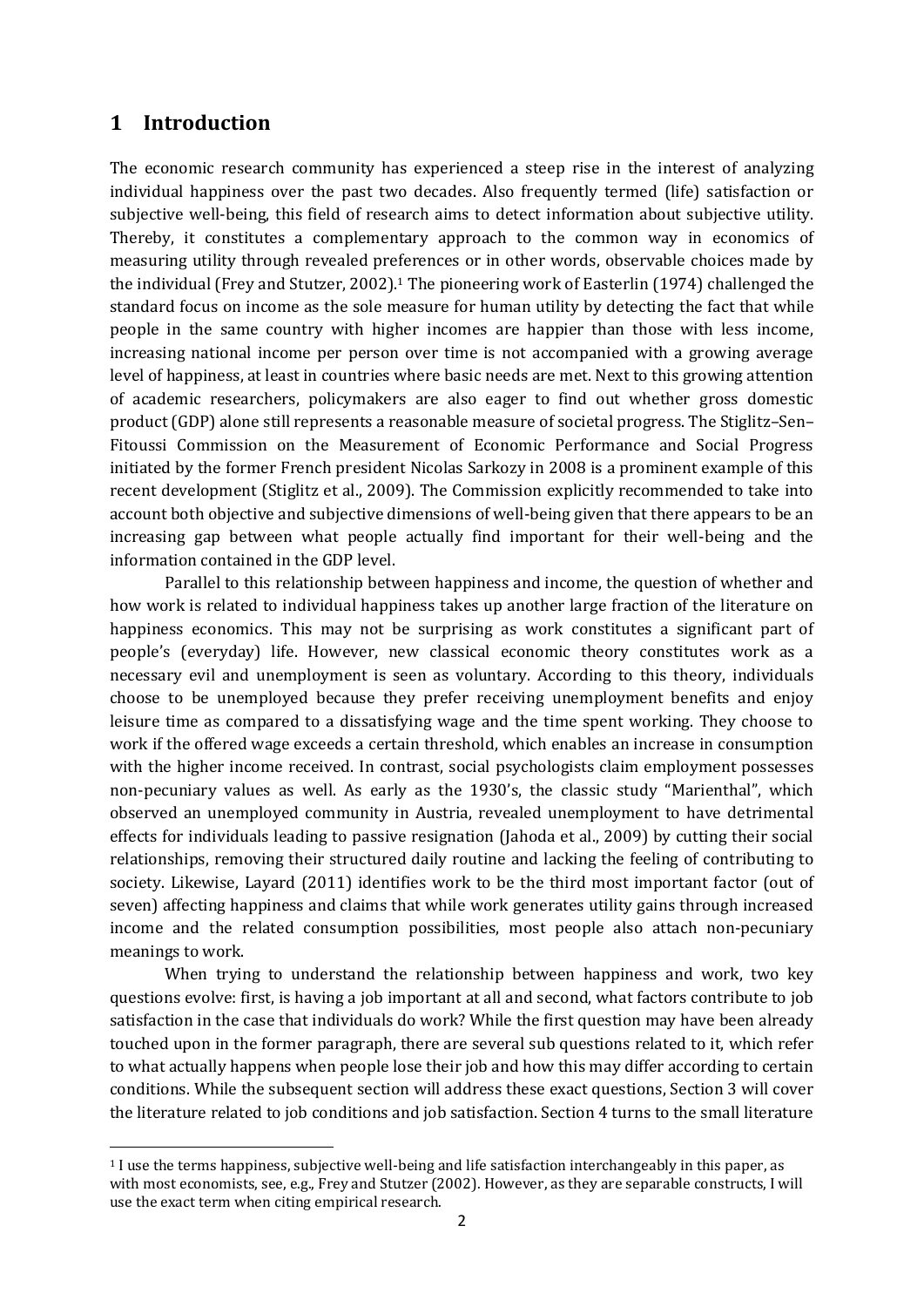on how happiness is affecting certain labor market outcomes, thereby acknowledging the fact that happiness not only constitutes an outcome of behavior. Section 5 concludes.<sup>2</sup>

# **2 Without Work: is that bad and why?**

To detect whether being without work is an issue for individuals, a large empirical literature in economics has investigated the relationship between unemployment and subjective well-being.<sup>3</sup> These studies are usually based on large-scale survey data from different countries that measure how satisfied the individual is with his or her life, how happy the individual is currently or provides an index of mental distress by using the General Health Questionnaire (GHQ) which consists of 12 questions related to mental health. These sorts of measures pose some challenges for an accurate analysis. Unobserved individual specific factors may have an influence on answering behavior, thus omitted variable bias may arise. If these unobserved factors are time invariant however, the use of longitudinal or panel data may help to overcome these problems. The focus would then lie on *intra*-person and not *inter*-person comparisons. Moreover, there is evidence of measures such as interview ratings, peer reports and the average daily ratio of pleasant to unpleasant moods that show a strong convergence to self-reports (e.g., Diener and Lucas, 2000). Other objective validity has been shown through, e.g., brain-science data (Urry et al., 2004).

### **2.1 Individual and General Unemployment**

**.** 

The wide consensus that emerged from the literature on the effect of unemployment on subjective well-being is the detection of a detrimental effect across several datasets and countries. One of the early economic studies includes for example Clark and Oswald (1994). They use one cross-section of the British Household Panel Study (BHPS) to estimate ordered probit regressions using the GHQ mental health scale. Their findings indicate a strong negative, statistically significant correlation between unemployment and mental health, which appears larger than between any other characteristic and mental health. Whereas these results are prone to be biased with respect to the true direction of causality, they set the stage for a number of studies dedicated to a similar question. Numerous studies have used the German Socio-Economic Panel (GSOEP) for the analysis of the question of the effect of unemployment on happiness. Two early ones include Gerlach and Stephan (1996) and Winkelmann and Winkelmann (1998) that both use several waves to detect a causal effect of unemployment on life satisfaction. By using fixed effects regressions, it is possible to look at the *change* in life satisfaction scores if an individual enters unemployment as opposed to simply comparing employed and unemployed individuals given that there could also be selection of rather unhappy individuals into unemployment. Both studies confirm the negative impact of an unemployment incidence on life satisfaction, even after controlling for income. The nonpecuniary costs of unemployment appear to be large (Winkelmann and Winkelmann, 1998). These results provide some evidence against the hypothesis that it is a selection of the unhappy individuals into unemployment. Kassenboehmer and Haisken-DeNew (2009) provide more recent evidence based on GSOEP data and focus on exogenous entries into unemployment to

<sup>&</sup>lt;sup>2</sup> I acknowledge that there are far more studies related to the topics covered in this article, and probably also other more detailed questions are investigated, but space is limited and I intend on giving an overview of the most prominent notions and literature strands in economics.

<sup>3</sup> Darity and Goldsmith (1996) provide an overview on studies reporting harmful effects of unemployment from the (social) psychological literature.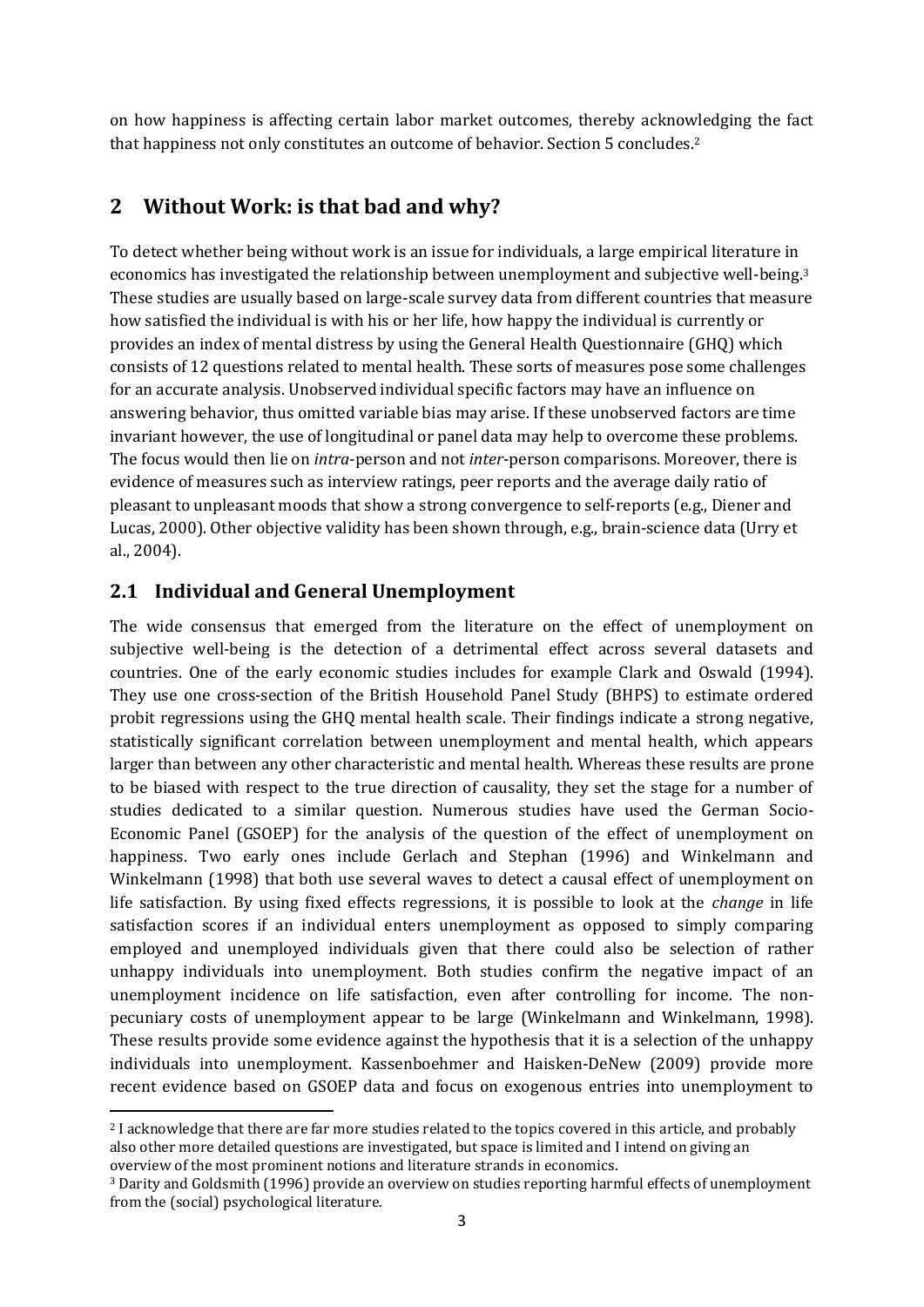detect a clearer causal effect of involuntary unemployment. They approximate the latter by using company closings as an exogenous unemployment shock and investigate whether these company closings, voluntary unemployment such as quitting and wanting to look for another job, as well as being fired exhibit differential effects on life satisfaction. The findings indicate strong negative effects, specifically for women, of company closures, well above the overall effect of unemployment in general, in the year of entry into unemployment. The authors interpret these results as prima facie evidence of reduced outside work options, large investments in firmspecific human capital or a family constraint. For men, the reason for unemployment does not translate into a differential impact on life satisfaction.

A study that extends the literature to more detailed evidence on the effect of unemployment on happiness includes Knabe et al. (2010). They use the Day Reconstruction Method to combine time use data and measures of emotional affect. Thereby, one is able to detect experienced utility, or in other words to get an approximation of the emotions and feelings individuals experience while performing an activity. Around 1,000 employed and unemployed individuals were interviewed and asked to keep a diary on how they use their time during a specific day, their emotions during all these activities, their general life satisfaction and life circumstances. Unemployed and employed individuals can then be compared with respect to all these different domains. The study confirms previous results concerning the lower life satisfaction levels of unemployed individuals. Moreover, there is evidence that the unemployed feel less happy while performing similar activities to the employed. However, given that the unemployed have more time to perform more enjoyable activities compared to being at work, which is associated with rather negative feelings, they are able to compensate this gap in experienced utility by the amount of time the employed do not have. Therefore, average experienced utility does not differ between the unemployed and the employed.

While most studies focus on the incidence on individual unemployment, Di Tella et al. (2001) investigate how individuals' life satisfaction levels vary with their country's inflation and general unemployment rate. For the analysis, they use several waves of cross-sections from the Eurobarometer for twelve different European countries. A two-step procedure is conducted by first estimating microeconometric life satisfaction regressions for each country and calculating the mean residual life satisfaction for each nation in each year. The latter then serves as the dependent variable in a second step to represent a life satisfaction measure that is not explained by personal characteristics. This measure is then regressed on three-year moving averages of inflation and unemployment rates for each country. Both factors exhibit negative statistically significant effects on life satisfaction. Moreover, unemployment has an even stronger effect, whereas individuals would trade off a 1-percentage-point increase in the unemployment rate for a 1.7-percentage-point increase in the inflation rate.

#### **2.2 No Adaptation to Unemployment**

Maybe becoming unemployed represents a brief shock for the individual, but over time people get used to it. For example, Clark et al. (2008) show that individuals adapt to many major life events, observed in terms of life satisfaction scores. These include events such as marriage, divorce, widowhood, and the birth of a child. Even though these events partly exert strong effects on life satisfaction – widowhood in particular – individuals do adapt to all of them. Interestingly, unemployment represents an exception. Even after five years of being unemployed, life satisfaction scores have not recovered (however, a little for females). The results of several fixed-effects regressions investigating anticipation and adaptation effects with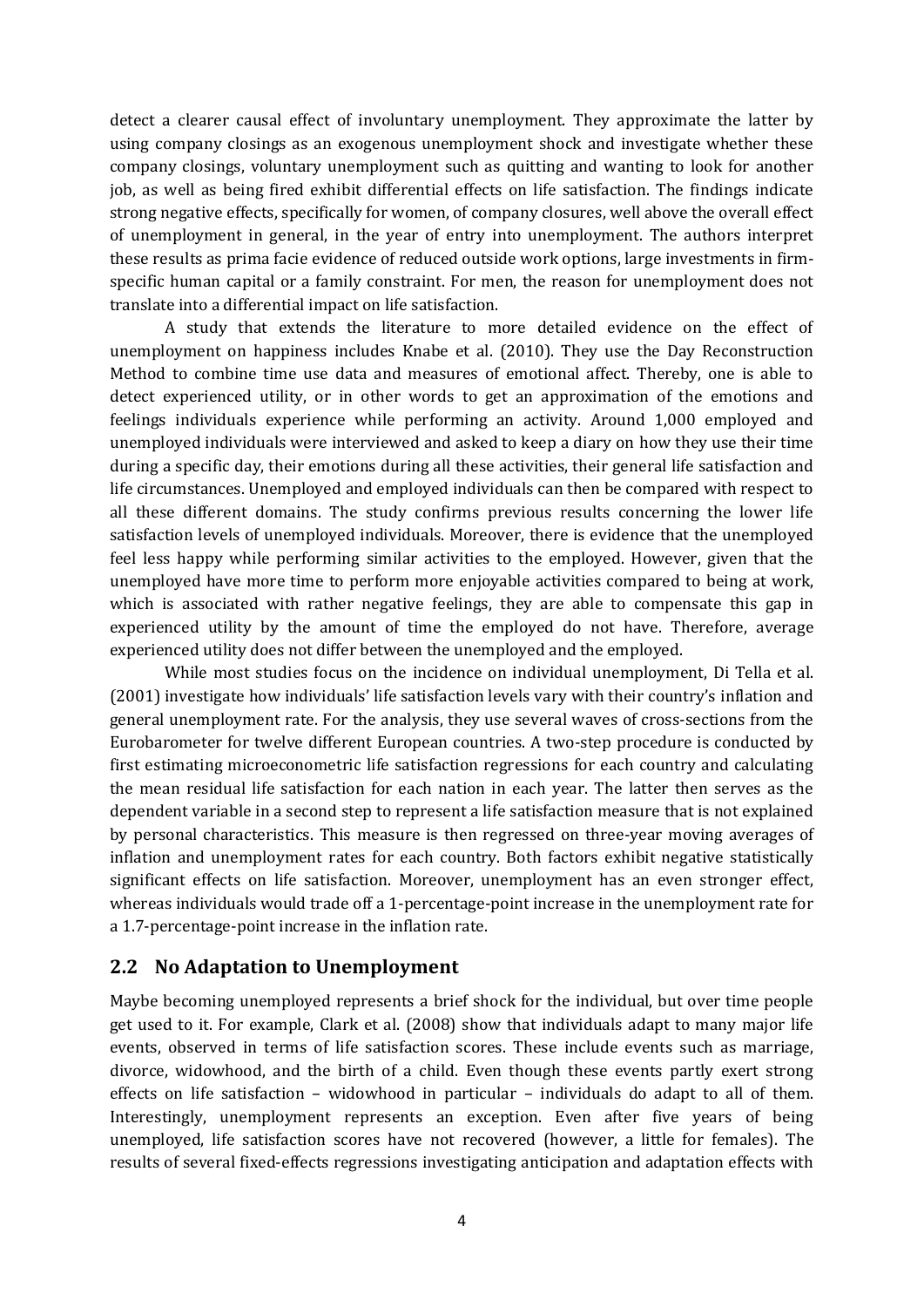GSOEP data confirm the detrimental effect of unemployment. Importantly, this effect is not a short term shock, but a long-lasting issue.

## **2.3 Scarring Effects of Unemployment**

If individuals do not adapt to being unemployed, do those people who are employed, but have experienced unemployment in the past, have different well-being levels from those who have never experienced unemployment? Using GSOEP data, Clark et al. (2001) investigate this hypothesis. Fixed effects conditional logit regressions show that indeed, employed individuals with past unemployment experience report lower life satisfaction scores than those without unemployment experience. This finding is interpreted as the 'scarring' effect of unemployment. It appears to be an experience that individuals do not forget. Knabe and Rätzel (2011) examine the reasons for this finding. Again, the rich dataset of the GSOEP is used, and fixed effects ordered logit estimations are performed. Interestingly, they show that past unemployment mostly exhibits an effect on current well-being before controlling for future employment prospects and individual fixed effects, including time invariant personality traits. The findings suggest only weak evidence of an effect of past unemployment on the life satisfaction levels of the employed and the unemployed when future employment prospects are taken into account. However, the fear of becoming unemployed in the future appears to have a strong negative effect on life satisfaction. Whereas on the one hand, low job security exhibits a negative effect for the employed, insecure reemployment prospects exert a decrease in life satisfaction for the unemployed. A large part of the *scarring* effect of unemployment may therefore also be described as a *scaring* effect.

#### **2.4 Unemployment and the Social Norm**

Individuals usually do not react only upon their own situation but also compare themselves to the people around. Fulfilling certain expectations is an important factor in this regard, which leads to the question of how social norms may influence the effect of unemployment on happiness. Working can be seen as an essential social norm in many societies for individuals who are of working age. One could therefore assume that individuals who become unemployed in an environment with many other unemployed individuals are not as negatively affected as those who turn into a sort of "outsider". A study using BHPS data tests this hypothesis (Clark, 2003). The findings from fixed effects regressions on mental well-being scores from the General Health Questionnaire (GHQ-12) reveal a confirmation of the hypothesis: unemployed individuals, especially men, suffer less when the regional unemployment rate is higher, when the partner is also unemployed and when the unemployment rate of other adults in the household is higher. Whereas the results make intuitive sense at first glance, in particular the findings on the household level may have gone the exact other way. If the partner already is unemployed, then the individual's unemployment exerts even higher – especially financial – pressure on the household and may actually even make those individuals suffer more. However, these results seem to confirm a rather robust channel of a social norm effect.

# **2.5 Unemployment and Identity**

It has been shown that unemployment causes a drop in well-being that goes beyond the material loss of income. Moreover, the creation of unemployment benefit systems in modern welfare states already contributes to moderate the income loss. In this context, a small strand of the literature investigates the relationship between unemployment and a person's identity as a channel for the drop in well-being. In other words, the individual's perception of 'self' may be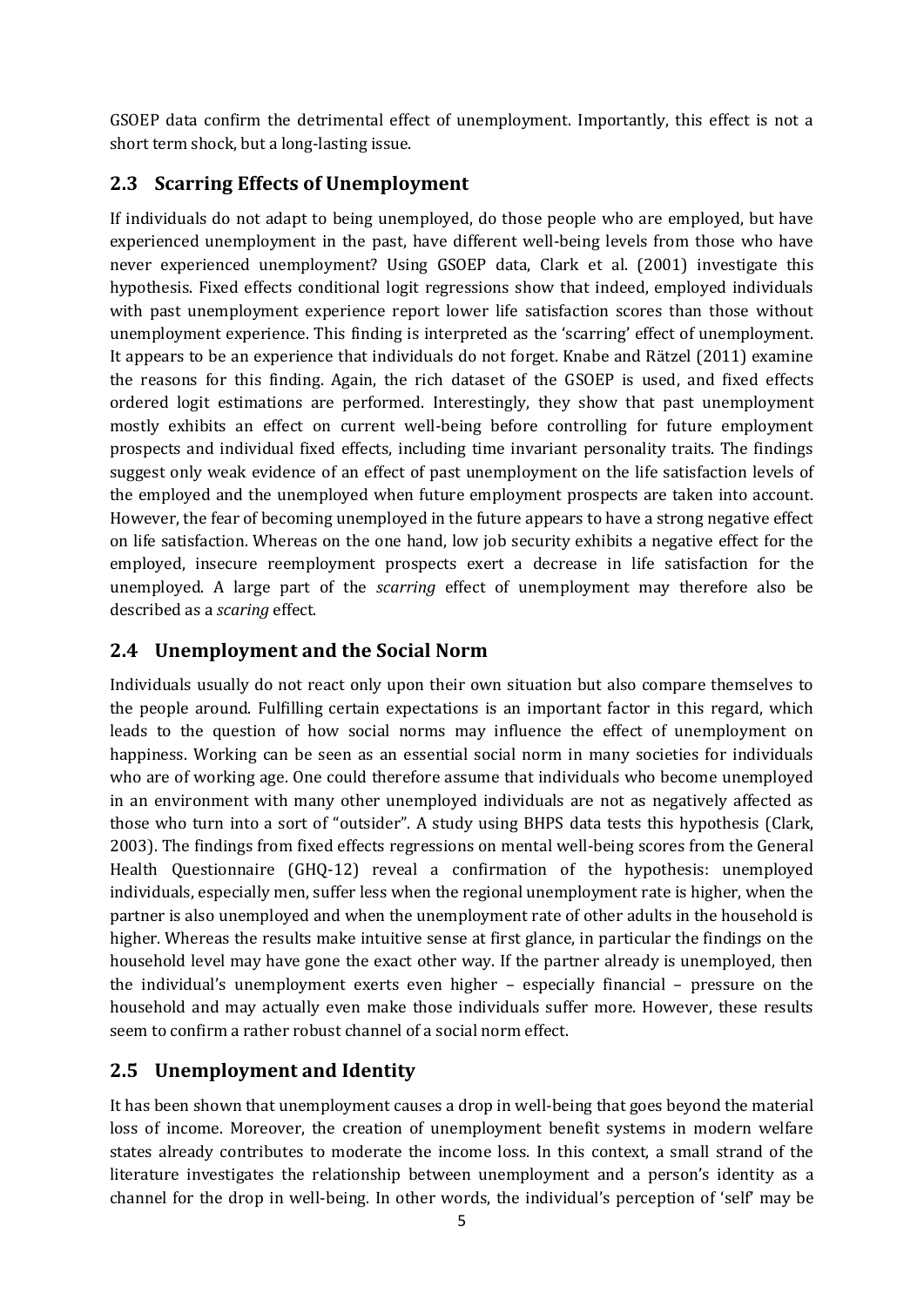threatened upon entry into unemployment. Hetschko et al. (2014) provide an example of an analysis investigating changes in life satisfaction when individuals move from unemployment to retirement. This study uses GSOEP data and performs a difference-in-difference analysis by comparing both unemployed and employed individuals moving into retirement and their potential changes in life satisfaction scores. The findings suggest a clear increase in life satisfaction for those who move to retirement from unemployment, whereas this effect is not found for those who were employed before retirement. The interpretation of this finding relates to the reinstallation of the social norm of not working when being retired compared to not working when being unemployed. The authors refer to this as positive identity effects upon retirement, thus individuals change their feeling of belonging to the new category of 'retirement age'.

# **3 With Work: What's important?**

#### **3.1 Employment Conditions**

While there seems to be a clear positive effect of being employed on subjective well-being, one should furthermore understand how certain job characteristics impact job satisfaction given the individual is actually employed. It is highly probable that while employment itself is important for life satisfaction, different employment conditions may exert differential effects on the specific satisfaction with the job. Cornelißen (2009) investigates exactly this relationship between job characteristics and job satisfaction and moreover, the impact of low job satisfaction scores on job search efforts. Using GSOEP data and conducting fixed effects regressions, relations with colleagues and supervisors, task diversity and job security are identified as main determinants of job satisfaction. Moreover, fringe benefits, the net wage, independence, influence, learning opportunities, and the subjective probability of promotion are also positive, statistically significant determinants of job satisfaction. Further regressions show that job satisfaction is a strong predictor of job search. Job search efforts increase with lower job satisfaction, which makes intuitive sense. However, this influence appears weaker with higher tenure, at a higher age, and in the public sector. Finally, the higher job search probability is shown to be an important determinant of the probability of a job change.

#### **3.2 Promotions**

Most careers do not remain static, but rather workers receive certain promotions from time to time. The a priori hypothesis about the direction of the effect of promotions on workers' wellbeing is unclear. On the one hand, workers may enjoy the higher wage, greater authority and control, more challenging tasks and other privileges related to the new job status and therefore experience an improvement in their well-being. On the other hand, a promotion may be accompanied by more stress through added responsibility and longer working hours. The net effect of promotions on well-being is therefore an empirical question. A relatively recent article examines this effect of job promotions on workers' health and happiness. While several studies have focused on the effect of promotions on job satisfaction, Johnston and Lee (2013) additionally investigate the effect on certain job attributes including job satisfaction as well as on (mental) health and life satisfaction. Moreover, by introducing dummy variables indicating certain time periods before and after the occurrence of a promotion, the study allows for anticipation and adaptation effects. Potential anticipation and selection effects include: changes in well-being resulting from changes in behavior to receive a promotion such as working longer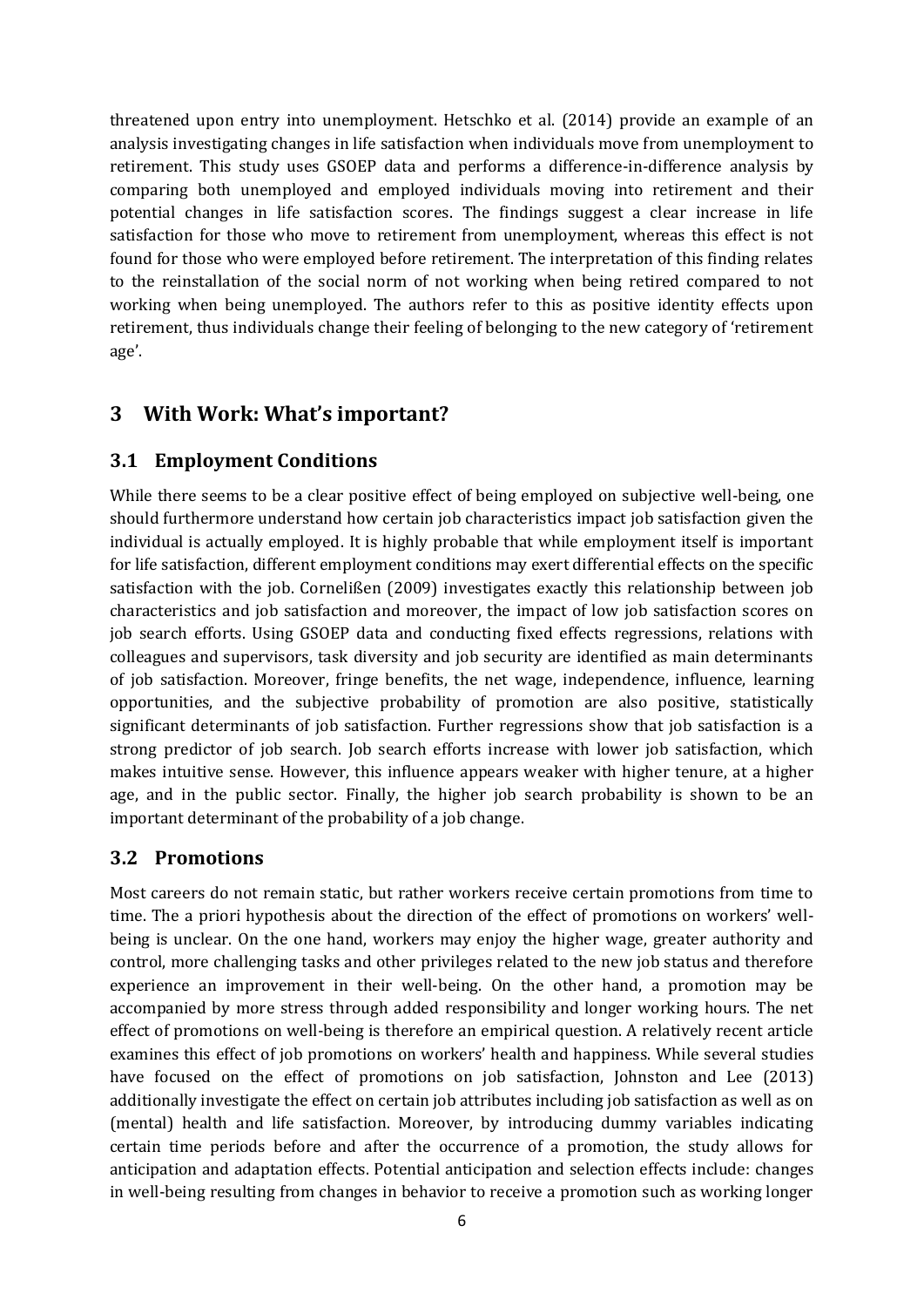hours, from workers becoming informed about a future promotion, as well as healthier workers having higher chances of being promoted. Using several waves of the Household, Income and Labour Dynamics in Australia (HILDA) survey, the authors estimate a number of regressions on different subjective dependent variables. While they do not find any evidence for anticipation effects, workers indicate increased security, control, a fairer perception of pay, but also more stress and longer working hours one or two years after the promotion. Moreover, job satisfaction is significantly higher after the promotion. However, three years after the promotion, and despite still earning a higher wage and having more control in the job, the positive feelings vanished. The study did not find any significant effects on general health or life satisfaction, but negative effects on mental health two years after the promotion, which are primarily driven by anxiety-type feelings. In sum, the authors inquire as to why workers strive to be promoted as their well-being is not largely influenced and because there appears to be a negative effect on mental health. A missing argument at this point could be individuals' higher aspirations and the desire for change even though the resulting effect on well-being is unknown and may not be clearly positive.

#### **3.3 Self-Employment**

A so far neglected here, but important characteristic of a job is the type of employment the worker is engaged in. More specifically, are there differences in job satisfaction depending on whether the worker is self-employed or a regular employee? A large literature is dedicated to this question. One relatively robust result implies that self-employed workers report higher job and life satisfaction (see, e.g., Blanchflower and Oswald (1998) for one of the early contributions in the economics literature). The conventional interpretation of this finding is the greater autonomy that the self-employed enjoy, or in other words "being one's own boss", resulting in higher job satisfaction. However, as Blanchflower and Oswald (1998) note, the selection of happier, more optimistic or cheerful people into self-employment may present another interpretation, especially when considering cross-sectional data.

Up to the current date, there have been a number of contributions in the literature that focus on more specific questions regarding self-employment and happiness, e.g., trying to shed light on the apparent satisfaction gap between the self-employed and the regular employed. For example, Millán et al. (2013) differentiate between the impact of self-employment on job satisfaction in terms of type of work and job satisfaction in terms of job security compared to paid employees. They use several waves from the European Community Household Panel (ECHP) to estimate generalized ordered logit models. Their results suggest that while the selfemployed are more satisfied with the type of work they do, paid employees are more satisfied in terms of job security. These results appear intuitive. However, it seems important to investigate changes in satisfaction measures depending on the status before the transition into selfemployment. Individuals who move to self-employment out of unemployment may differ from those who move to self-employment out of regular employment. While the former may see selfemployment as a necessity, the latter may rather view it as an opportunity. Binder and Coad (2013) investigate these questions with data from the BHPS using a matching approach to better identify treatment and control groups. Their main results show that those individuals who exit regular employment to become self-employed experience a significant increase in their life satisfaction compared to those staying in regular employment, with the effect even increasing between year one and two of self-employment. When comparing those moving from unemployment to self-employment with those moving from unemployment to regular employment, no difference in life satisfaction scores were found.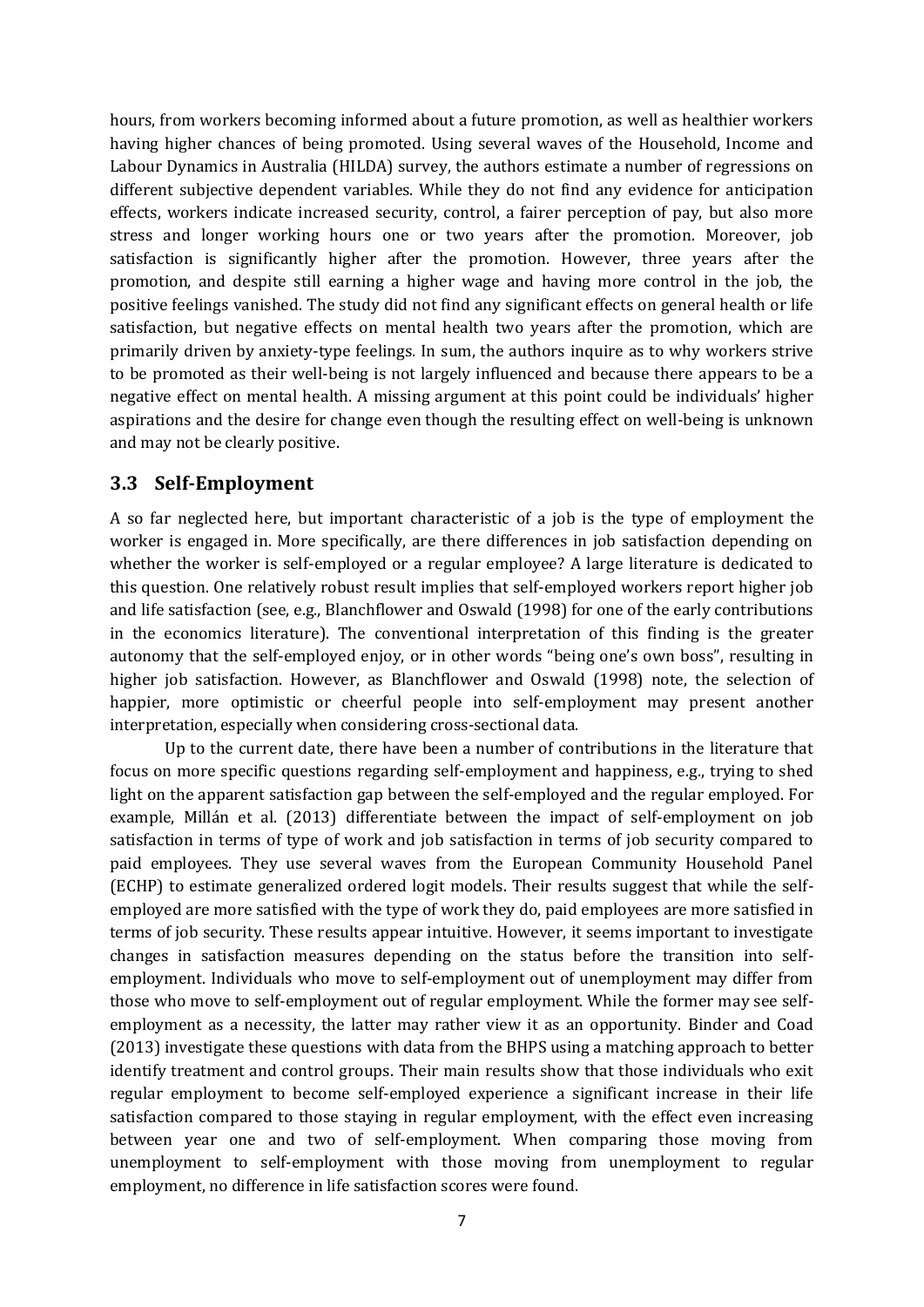Hanglberger and Merz (2011) find contrasting results to the ones presented so far. They offer a further explanation of the difference between self-employed and regular employed by focusing on anticipation and adaptation effects. They use data from the GSOEP to estimate several fixed-effects regressions. The results show large negative anticipation effects preceding the change from regular employment to self-employment and a large improvement in the level of job satisfaction upon becoming self-employed. However, this increase diminishes after three years, in other words individuals adapt to being self-employed. Furthermore, the negative anticipation effects were found for any job change, in particular changing jobs within regular employment as well. The authors conclude that in the long run, the self-employed are not more satisfied than regular employees. These results of course challenge many of the previous findings in the literature and show how important the data structure and quality as well as the type of methodology are for the analysis. It will surely be necessary to perform similar analyses with different datasets and for different countries. Moreover, as many authors note, the group of self-employed is very heterogeneous, including for example farmers and free-lancers. Heterogeneous subgroup effects are therefore important to take into account.

#### **3.4 Public and Private Sector**

Besides employment-specific conditions, promotions and the importance of the distinction between regular and self-employment, sector-specific conditions are another essential source for differences regarding job satisfaction. Particular attention in this regard has been paid to the difference between working in the public or private sector. Several studies found employees in the public sector on average to be more satisfied than those in the private sector (see, e.g., Luechinger et al., 2008 with a focus on life satisfaction). A recent article by Danzer (2013) aims to disentangle the channels of worker sorting and sector-specific job characteristics. In order to do that, she uses a natural experiment, namely the massive privatization process in post-Soviet countries, in particular in Ukraine. The instrumental variable approach is based on the exogenous probability of working in the private sector in post-Soviet Ukraine based on pretransition job characteristics. The data for the analysis stem from the Ukrainian Longitudinal Monitoring Survey (ULMS), a nationally representative panel dataset. The results suggest a positive public sector job satisfaction gap even after correcting for self-selection. Moreover, a certain part of this public sector premium with respect to satisfaction can be explained by differences in fringe benefits. However, a significant share of the satisfaction gap still remains unexplained, which may be related to job and time flexibility, differences in wage compression across sectors, and perceived job and income uncertainty.

# **4 Satisfaction as a Driver of Labor Market Outcomes**

While the majority of studies in the area of happiness and work treat the specific well-being variables as an outcome, there is also a small strand emerging that aims to detect potential driving effects of happiness. Examples in the economics literature evolve mainly around the connection of happiness, job search and labor market outcomes. For example, as already discussed above, Cornelißen (2009), amongst other things, investigates the effect of job satisfaction on job search.

Furthermore, Clark et al. (2008) use twenty years of GSOEP data to investigate the anticipation and adaptation effects of certain life events on well-being. They include individual fixed effects in the estimations, which help to pick up actual anticipation effects rather than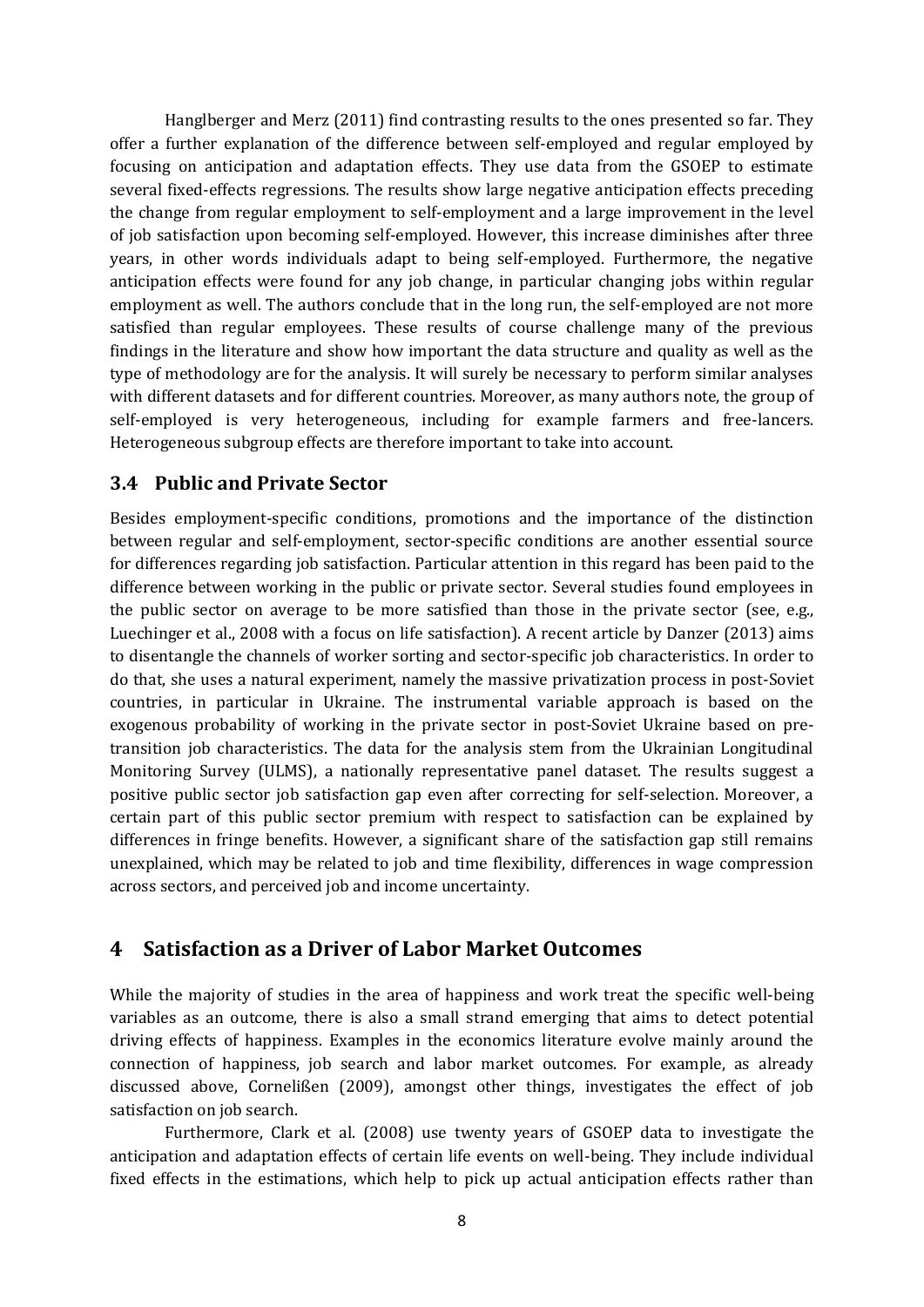selection. Their findings indicate that future unemployment reduces current well-being, which they interpret as a lead or anticipation effect. Clark (2003) and Mavridis (2010) both use BHPS data to investigate how the drop in mental well-being (GHQ score) affects the future unemployment probability. While Clark (2003) uses a simple probit model, Mavridis (2010) estimates a duration model. The findings suggest that those individuals with a higher drop in mental well-being upon becoming unemployed are less likely to remain unemployed one year later. Moreover, they are more likely to have a shorter unemployment duration. These results relate to the fact that those individuals who are hurt more severely from unemployment are the ones who exert more effort to exit unemployment. Clark (2003) moreover finds that those with a higher drop in their mental well-being score were more likely to have looked for work over the past week. In contrast, Gielen and van Ours (2014) find that the drop in life satisfaction upon unemployment entry does not stimulate job finding. They use GSOEP data and also estimate a hazard model. Three factors may induce the different findings: first, Clark (2003) and Mavridis (2010) do not allow the job finding rate to be influenced by unobserved heterogeneity; second, Mavridis (2010) pools women and men; and third, the subjective well-being measures are different. Moreover, Gielen and van Ours (2014) do not find the drop in life satisfaction to affect post-unemployment job quality. Finally, Krause (2013) examines the effect of an unemployed individuals' life satisfaction on future labor market outcomes. The study uses rich survey data from 2007 to 2009 of entrants into unemployment in Germany (the IZA Evaluation Dataset S) to calculate residual happiness. This residual displays higher (or lower) satisfaction levels than would be predicted by a number of demographic and socioeconomic characteristics. Subsequently, the effect of residual happiness on labor market outcomes is analyzed. Moreover, by accounting for the individual's labor market history and information about future job prospects, worries about reverse causality bias can be reduced. The findings indicate a statistically significant inverted U-shaped effect of residual happiness on the future reemployment probability and reentry wage, where the effect on wages even seems to have a cubic shape. Further investigation offers three mechanisms. First, happiness is mainly a predictor for exit into self-employment; second, only the male unemployed experience an effect of happiness upon reemployment; and third, the concept of "locus of control" and the personality traits of neuroticism and extraversion are main drivers of the baseline effect on regular reemployment and are able to explain the effect on reemployment for males. The nonlinear effects on wages and self-employment are robust to the inclusion of personality traits. These results may give rise to the notion of an optimal level of happiness, which is not necessarily the highest, at least in terms of achievement outcomes.

Even though endogeneity concerns with respect to happiness make it difficult to detect causal effects of happiness as a driver, these few studies show that with the aid of panel data and the constructions of a measure of the drop in happiness upon some event as well as the possibility to control for several sources of bias can help to reduce potential worries. Moreover, it is important to show that happiness may in some cases exhibit a potential source of motivation for behavior. One study circumvents the endogeneity issue by the conduction of an experiment. Here, happiness increases are exogenously induced for one randomly chosen group but not the other (Oswald et al., 2009). The treatment consists of short comedy movies, whereas the control group either watches no movie or a neutral movie. The results show that higher happiness (or positive affect) increases productivity for a paid task.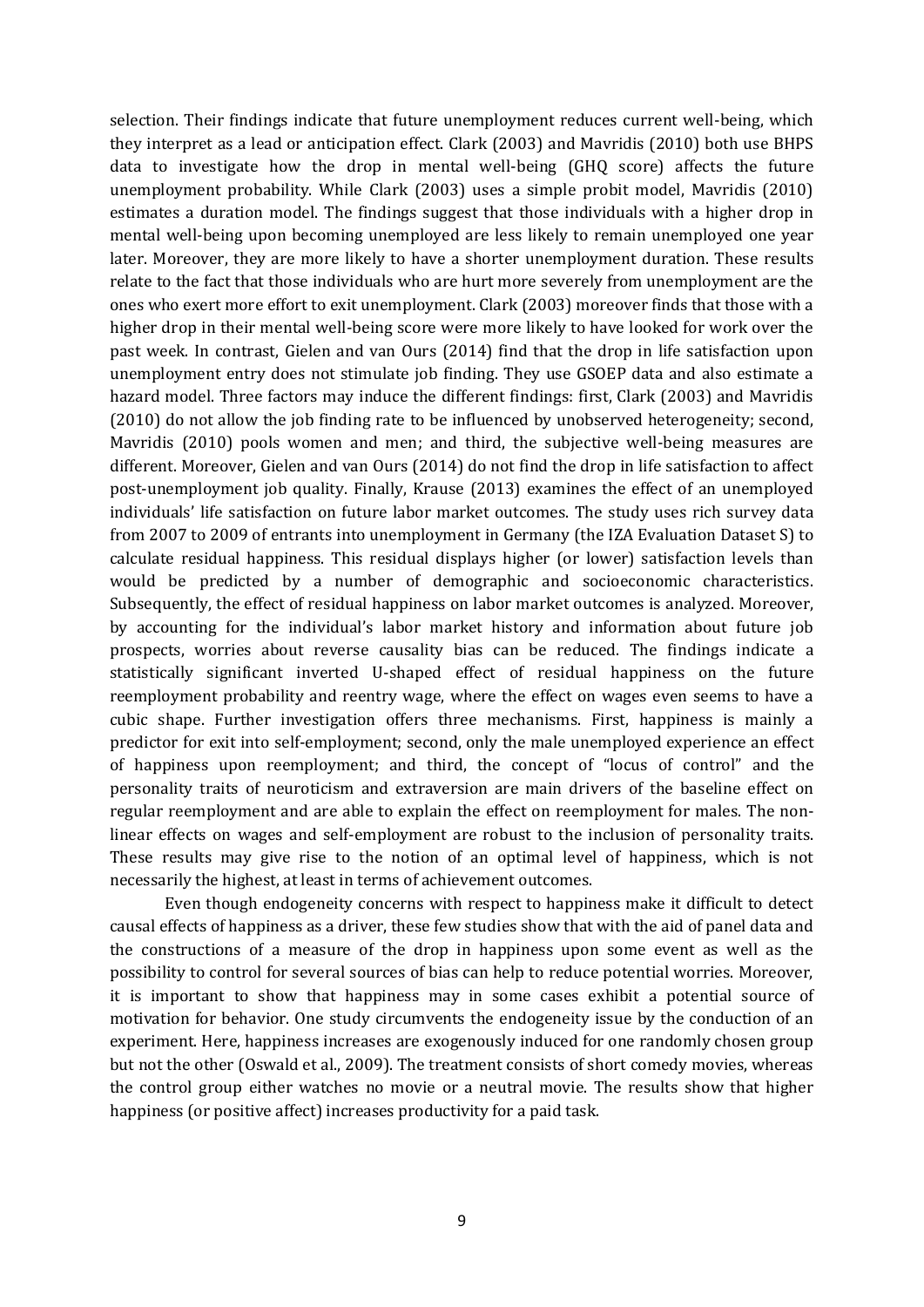## **5 Conclusions**

An ever growing literature is engaged in questions that revolve around the relationship between work and subjective well-being. One large strand of research investigates the extensive margin by analyzing the effect of losing the job and becoming unemployed. Another important field of study focuses on the determinants of job satisfaction revolving around employment conditions, self-employment, and potential public sector satisfaction premiums. A smaller part in the literature investigates potential driving effects of happiness with respect to labor market outcomes.

Work proves to be a very important determinant for people's well-being. The most obvious evidence for this statement is the detrimental negative effect that individuals experience upon becoming unemployed, which goes beyond a pure income loss effect. Losing one's identity, purpose in society, and contacts to others are identified as main reasons for this non-pecuniary cost of unemployment. Whereas these determinants are essential for the overall satisfaction with life, it has been shown that people experience rather negative emotional affect while working. Moreover, the unemployed are able to make up for the stronger negative emotional affect experienced during an activity compared to the employed with the time the unemployed have for enjoyable activities throughout the day. These results contribute to a more sophisticated view of the unemployed individual's subjective well-being. Importantly, the overall life satisfaction gap between the unemployed and the employed is not questioned by these latter results and remains crucial.

Regarding job satisfaction determinants, five patterns emerge from the literature: 1) relations with colleagues and supervisors, task diversity and job security are main determinants of job satisfaction; 2) job satisfaction predicts job search effort; 3) a promotion affects job satisfaction positively only in the short-term; 4) the self-employed seem to report higher job satisfaction scores which is probably related to greater autonomy; and 5) there seems to be a satisfaction premium in the public sector. Even though some studies lack a clear test of causality and a few others challenge these existing views, the majority of evidence seems to confirm these five patterns. Following these findings as well as Stiglitz et al. (2009), it altogether appears as if happiness research constitutes a valuable complementary source of utility measurement for both academia and policy.

Future research using high quality data structures and advanced methodologies may be able to shed light on certain contradictory results. Panel data emerge as important to take into account difficulties when working with subjective well-being data, such as individual unobserved heterogeneity. Although identifying a clear natural experiment that relates to subjective well-being is not an easy task, a more frequent use of natural experiments or other external shocks such as in, e.g., Danzer (2013) may constitute another potential direction for future research to overcome certain obstacles when comparing subjective well-being data between different groups.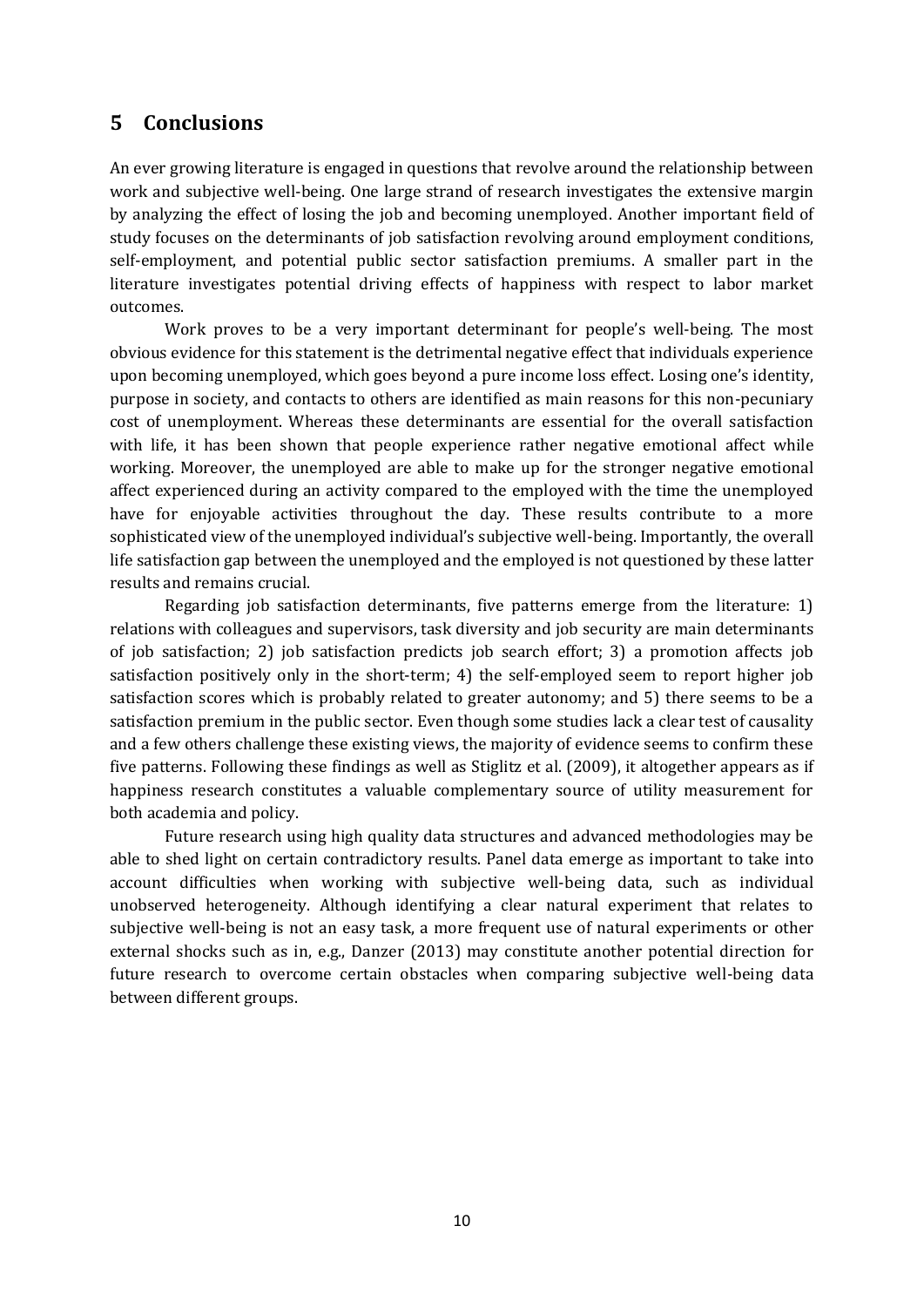# **References**

Binder, M. and A. Coad (2013): Life Satisfaction and Self-Employment: a Matching Approach. *Small Business Economics* 40(4), 1009-1033.

Blanchflower, D.G. and A.J. Oswald (1998): What Makes an Entreprenuer? *Journal of Labor Economics* 16(1), 26–60.

Clark, A. (2003): Unemployment as a Social Norm: Psychological Evidence from Panel Data. *Journal of Labor Economics 21*(2), 323–351.

Clark, A., E. Diener, Y. Georgellis, and R. E. Lucas (2008): Lags and Leads in Life Satisfaction: A Test of the Baseline Hypothesis. *The Economic Journal 118*, F222–F243.

Clark, A., Y. Georgellis, and P. Sanfey (2001): Scarring: The Psychological Impact of Past Unemployment. *Economica 68*(270), 221–241.

Clark, A. and A. Oswald (1994): Unhappiness and Unemployment. *The Economic Journal 104*, 648–659.

Cornelißen, T. (2009): The Interaction of Job Satisfaction, Job Search, and Job Changes. An Empirical Investigation with German Panel Data. *Journal of Happiness Studies* 10(3), 367–384.

Darity, W.J. and A.H. Goldsmith (1996): Social Psychology, Unemployment and Macroeconomics. *Journal of Economic Perspectives* 10 (1), 121–140.

Danzer, N. (2013): Job Satisfaction and Self-Selection into the Public or Private Sector: Evidence from a Natural Experiment. IZA Discussion Paper No. 7644, Institute for the Study of Labor (IZA), Bonn.

Diener, E., Lucas, R. (2000): Subjective Emotional Well-Being. In: Lewis, M., Haviland, J. (Eds.), *Handbook of Emotions*. , 2nd ed. Guilford, New York, 325–337.

Di Tella, R., R. J. MacCulloch, and A. Oswald (2001): Preferences over Inflation and Unemployment: Evidence from Surveys of Happiness. *American Economic Review* 91, 335–341.

Easterlin, R., 1974: Does Economic Growth Improve the Human Lot? Some Empirical Evidence. In: David, P., Reder, M. (Eds.), in *Nations and Households in Economic Growth: Essays in Honor of Moses Abramovitz*. Academic Press, New York, London, 89–125.

Frey, B. S. and A. Stutzer (2002): What Can Economists Learn from Happiness Research? Journal of Economic Literature 40(2), 402–435.

Gerlach, K. and G. Stephan (1996): A Paper on Unhappiness and Unemployment in Germany. *Economics Letters* 52, 325–330.

Gielen, A. C. and J. C. van Ours (2014): Unhappiness and Job Finding. *Economica* 81(323), 544– 565.

Hanglberger, D. and J. Merz (2011): Are Self-Employed Really Happier Than Employees? – An Approach Modelling Adaptation and Anticipation Effects to Self-Employment and General Job Changes. IZA Discussion Paper No. 5629, Institute for the Study of Labor (IZA), Bonn.

Hetschko, C., A. Knabe and R. Schöb (2014): Changing Identity: Retiring from Unemployment. *The Economic Journal* 124(575), 149–166.